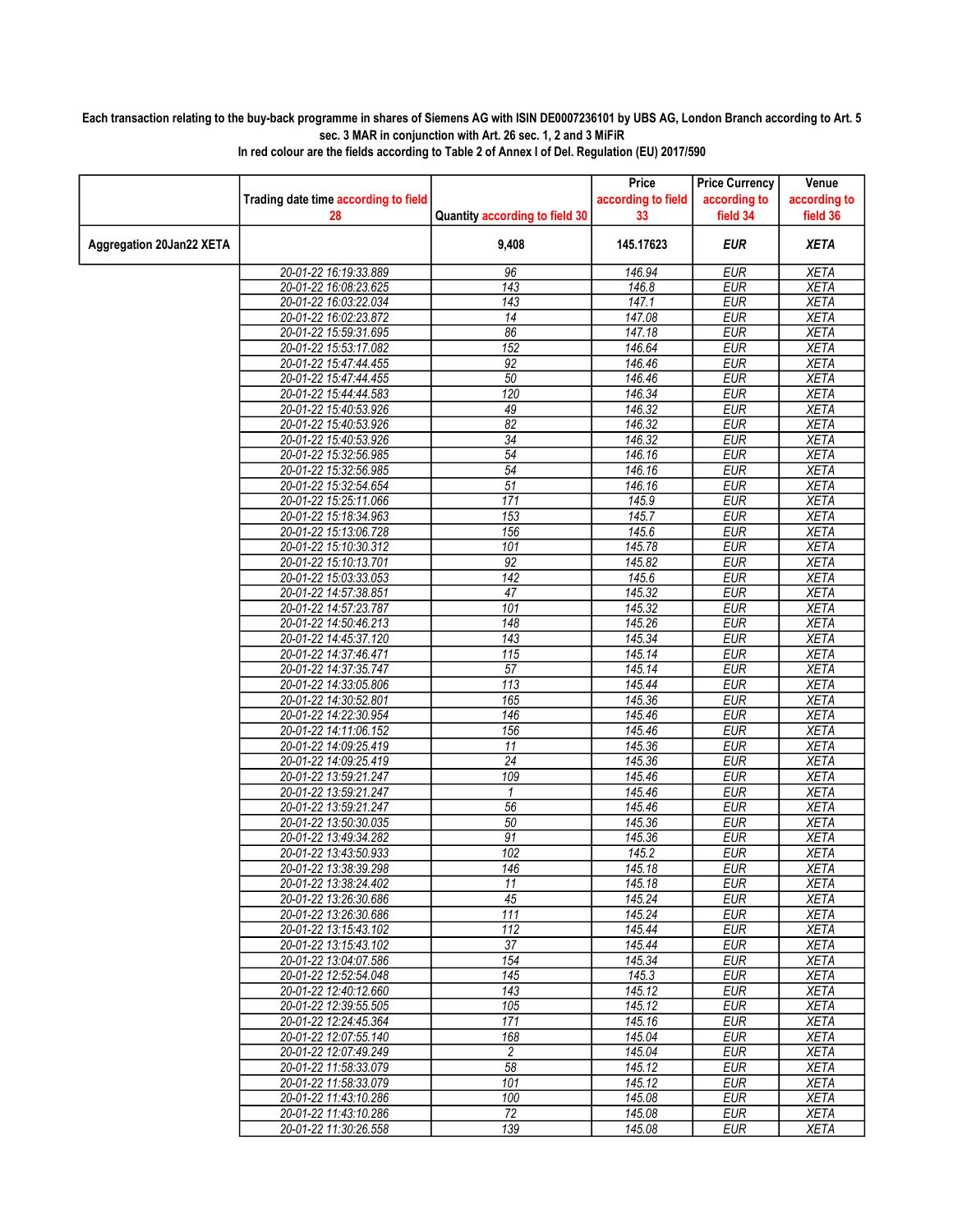| 20-01-22 11:28:19.353 | 123            | 145.12 | <b>EUR</b> | <b>XETA</b> |
|-----------------------|----------------|--------|------------|-------------|
| 20-01-22 11:19:45.069 | 155            | 144.88 | <b>EUR</b> | <b>XETA</b> |
| 20-01-22 11:06:17.701 | 108            | 144.7  | <b>EUR</b> | <b>XETA</b> |
| 20-01-22 11:06:17.701 | 56             | 144.7  | <b>EUR</b> | <b>XETA</b> |
| 20-01-22 10:58:02.709 | 158            | 144.6  | <b>EUR</b> | <b>XETA</b> |
| 20-01-22 10:42:51.212 | 97             | 144.34 | <b>EUR</b> | <b>XETA</b> |
| 20-01-22 10:42:51.212 | 74             | 144.34 | <b>EUR</b> | <b>XETA</b> |
| 20-01-22 10:33:01.484 | 170            | 144.38 | <b>EUR</b> | <b>XETA</b> |
| 20-01-22 10:25:40.661 | 121            | 144.68 | <b>EUR</b> | <b>XETA</b> |
| 20-01-22 10:21:11.269 | 147            | 144.56 | <b>EUR</b> | <b>XETA</b> |
| 20-01-22 10:11:06.947 | 122            | 144.48 | <b>EUR</b> | <b>XETA</b> |
| 20-01-22 10:11:06.947 | 36             | 144.48 | <b>EUR</b> | <b>XETA</b> |
| 20-01-22 10:02:39.490 | 152            | 144.64 | <b>EUR</b> | <b>XETA</b> |
| 20-01-22 09:50:02.036 | $\mathfrak{Z}$ | 144.62 | <b>EUR</b> | <b>XETA</b> |
| 20-01-22 09:50:01.888 | 137            | 144.62 | <b>EUR</b> | <b>XETA</b> |
| 20-01-22 09:40:30.691 | 172            | 144.66 | <b>EUR</b> | <b>XETA</b> |
| 20-01-22 09:31:12.021 | 143            | 144.56 | <b>EUR</b> | <b>XETA</b> |
| 20-01-22 09:25:22.357 | 119            | 144.08 | <b>EUR</b> | <b>XETA</b> |
| 20-01-22 09:19:00.309 | 172            | 143.82 | <b>EUR</b> | <b>XETA</b> |
| 20-01-22 09:11:57.537 | 152            | 143.88 | <b>EUR</b> | <b>XETA</b> |
| 20-01-22 09:04:10.581 | 161            | 144.26 | <b>EUR</b> | <b>XETA</b> |
| 20-01-22 08:54:08.824 | 44             | 144.26 | <b>EUR</b> | <b>XETA</b> |
| 20-01-22 08:54:08.824 | 115            | 144.26 | <b>EUR</b> | <b>XETA</b> |
| 20-01-22 08:44:28.270 | 149            | 144.64 | <b>EUR</b> | <b>XETA</b> |
| 20-01-22 08:37:00.355 | 141            | 144.86 | <b>EUR</b> | <b>XETA</b> |
| 20-01-22 08:29:59.517 | 33             | 144.52 | <b>EUR</b> | <b>XETA</b> |
| 20-01-22 08:29:59.517 | 109            | 144.52 | <b>EUR</b> | <b>XETA</b> |
| 20-01-22 08:23:24.895 | 159            | 144.42 | <b>EUR</b> | <b>XETA</b> |
| 20-01-22 08:20:00.421 | 17             | 144.86 | <b>EUR</b> | <b>XETA</b> |
| 20-01-22 08:20:00.421 | 124            | 144.86 | <b>EUR</b> | <b>XETA</b> |
| 20-01-22 08:14:56.192 | 149            | 144.82 | <b>EUR</b> | <b>XETA</b> |
| 20-01-22 08:08:51.393 | 146            | 144.74 | <b>EUR</b> | <b>XETA</b> |
| 20-01-22 08:05:33.784 | 81             | 144.8  | <b>EUR</b> | <b>XETA</b> |
| 20-01-22 08:05:33.784 | 73             | 144.8  | <b>EUR</b> | <b>XETA</b> |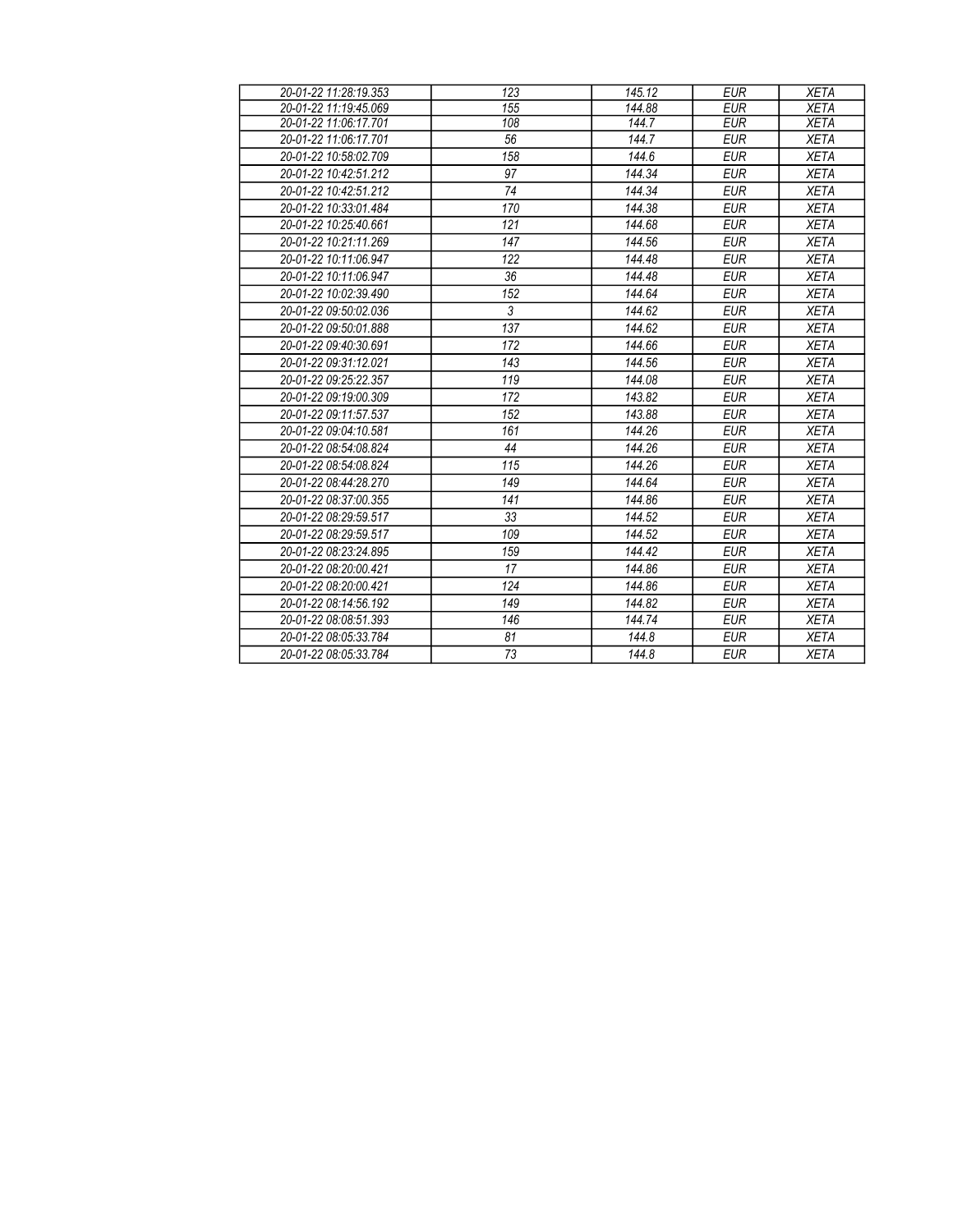## Each order relating to the buy-back programme above according to Art. 5 sec. 3 MAR in conjunction with Art. 25 sec. 1 and 2 MiFiR

In red colour are the fields according to Table 2 of the Annex of Del. Regulation (EU) 2017/580; alternatively you may report the

| Date and Time according to field 9 | <b>Segment MIC code</b><br>according to field 16 | <b>Transaction price</b><br>according to field 28 | <b>Price currency according</b><br>to field 29 | <b>Buy-sell indicator</b><br>according to field 32 |
|------------------------------------|--------------------------------------------------|---------------------------------------------------|------------------------------------------------|----------------------------------------------------|
| 20-01-22 16:19:33.889              | <b>XETA</b>                                      | 146.94                                            | <b>EUR</b>                                     | <b>BUY</b>                                         |
| 20-01-22 16:08:23.625              | <b>XETA</b>                                      | 146.8                                             | <b>EUR</b>                                     | <b>BUY</b>                                         |
| 20-01-22 16:03:22.034              | <b>XETA</b>                                      | 147.1                                             | <b>EUR</b>                                     | <b>BUY</b>                                         |
| 20-01-22 16:02:23.872              | <b>XETA</b>                                      | 147.08                                            | <b>EUR</b>                                     | <b>BUY</b>                                         |
| 20-01-22 15:59:31.695              | <b>XETA</b>                                      | 147.18                                            | <b>EUR</b>                                     | <b>BUY</b>                                         |
| 20-01-22 15:53:17.082              | <b>XETA</b>                                      | 146.64                                            | <b>EUR</b>                                     | <b>BUY</b>                                         |
| 20-01-22 15:47:44.455              | <b>XETA</b>                                      | 146.46                                            | <b>EUR</b>                                     | <b>BUY</b>                                         |
| 20-01-22 15:47:44.455              | <b>XETA</b>                                      | 146.46                                            | <b>EUR</b>                                     | <b>BUY</b>                                         |
| 20-01-22 15:44:44.583              | <b>XETA</b>                                      | 146.34                                            | <b>EUR</b>                                     | <b>BUY</b>                                         |
| 20-01-22 15:40:53.926              | <b>XETA</b>                                      | 146.32                                            | <b>EUR</b>                                     | <b>BUY</b>                                         |
| 20-01-22 15:40:53.926              | <b>XETA</b>                                      | 146.32                                            | <b>EUR</b>                                     | <b>BUY</b>                                         |
| 20-01-22 15:40:53.926              | <b>XETA</b>                                      | 146.32                                            | <b>EUR</b>                                     | <b>BUY</b>                                         |
| 20-01-22 15:32:56.985              | <b>XETA</b>                                      | 146.16                                            | <b>EUR</b>                                     | <b>BUY</b>                                         |
| 20-01-22 15:32:56.985              | <b>XETA</b>                                      | 146.16                                            | <b>EUR</b>                                     | <b>BUY</b>                                         |
| 20-01-22 15:32:54.654              | <b>XETA</b>                                      | 146.16                                            | <b>EUR</b>                                     | <b>BUY</b>                                         |
| 20-01-22 15:25:11.066              | <b>XETA</b>                                      | 145.9                                             | <b>EUR</b>                                     | <b>BUY</b>                                         |
| 20-01-22 15:18:34.963              | <b>XETA</b>                                      | 145.7                                             | <b>EUR</b>                                     | <b>BUY</b>                                         |
| 20-01-22 15:13:06.728              | <b>XETA</b>                                      | 145.6                                             | <b>EUR</b>                                     | <b>BUY</b>                                         |
| 20-01-22 15:10:30.312              | <b>XETA</b>                                      | 145.78                                            | <b>EUR</b>                                     | <b>BUY</b>                                         |
| 20-01-22 15:10:13.701              | <b>XETA</b>                                      | 145.82                                            | <b>EUR</b>                                     | <b>BUY</b>                                         |
| 20-01-22 15:03:33.053              | <b>XETA</b>                                      | 145.6                                             | <b>EUR</b>                                     | <b>BUY</b>                                         |
| 20-01-22 14:57:38.851              | <b>XETA</b>                                      | 145.32                                            | <b>EUR</b>                                     | <b>BUY</b>                                         |
| 20-01-22 14:57:23.787              | <b>XETA</b>                                      | 145.32                                            | <b>EUR</b>                                     | <b>BUY</b>                                         |
| 20-01-22 14:50:46.213              | <b>XETA</b>                                      | 145.26                                            | <b>EUR</b>                                     | <b>BUY</b>                                         |
| 20-01-22 14:45:37.120              | <b>XETA</b>                                      | 145.34                                            | <b>EUR</b>                                     | <b>BUY</b>                                         |
| 20-01-22 14:37:46.471              | <b>XETA</b>                                      | 145.14                                            | <b>EUR</b>                                     | <b>BUY</b>                                         |
| 20-01-22 14:37:35.747              | <b>XETA</b>                                      | 145.14                                            | <b>EUR</b>                                     | <b>BUY</b>                                         |
| 20-01-22 14:33:05.806              | <b>XETA</b>                                      | 145.44                                            | <b>EUR</b>                                     | <b>BUY</b>                                         |
| 20-01-22 14:30:52.801              | <b>XETA</b>                                      | 145.36                                            | <b>EUR</b>                                     | <b>BUY</b>                                         |
| 20-01-22 14:22:30.954              | <b>XETA</b>                                      | 145.46                                            | <b>EUR</b>                                     | <b>BUY</b>                                         |
| 20-01-22 14:11:06.152              | <b>XETA</b>                                      | 145.46                                            | <b>EUR</b>                                     | <b>BUY</b>                                         |
| 20-01-22 14:09:25.419              | <b>XETA</b>                                      | 145.36                                            | <b>EUR</b>                                     | <b>BUY</b>                                         |
| 20-01-22 14:09:25.419              | <b>XETA</b>                                      | 145.36                                            | <b>EUR</b>                                     | <b>BUY</b>                                         |
| 20-01-22 13:59:21.247              | <b>XETA</b>                                      | 145.46                                            | <b>EUR</b>                                     | <b>BUY</b>                                         |
| 20-01-22 13:59:21.247              | <b>XETA</b>                                      | 145.46                                            | <b>EUR</b>                                     | <b>BUY</b>                                         |
| 20-01-22 13:59:21.247              | <b>XETA</b>                                      | 145.46                                            | <b>EUR</b>                                     | <b>BUY</b>                                         |
| 20-01-22 13:50:30.035              | <b>XETA</b>                                      | 145.36                                            | <b>EUR</b>                                     | <b>BUY</b>                                         |
| 20-01-22 13:49:34.282              | <b>XETA</b>                                      | 145.36                                            | <b>EUR</b>                                     | <b>BUY</b>                                         |
| 20-01-22 13:43:50.933              | <b>XETA</b>                                      | $\overline{145.2}$                                | <b>EUR</b>                                     | <b>BUY</b>                                         |
| 20-01-22 13:38:39.298              | <b>XETA</b>                                      | 145.18                                            | <b>EUR</b>                                     | <b>BUY</b>                                         |
| 20-01-22 13:38:24.402              | <b>XETA</b>                                      | 145.18                                            | <b>EUR</b>                                     | <b>BUY</b>                                         |
| 20-01-22 13:26:30.686              | <b>XETA</b>                                      | 145.24                                            | <b>EUR</b>                                     | <b>BUY</b>                                         |
| 20-01-22 13:26:30.686              | <b>XETA</b>                                      | 145.24                                            | <b>EUR</b>                                     | <b>BUY</b>                                         |
| 20-01-22 13:15:43.102              | <b>XETA</b>                                      | 145.44                                            | <b>EUR</b>                                     | <b>BUY</b>                                         |
| 20-01-22 13:15:43.102              | <b>XETA</b>                                      | 145.44                                            | <b>EUR</b>                                     | <b>BUY</b>                                         |
| 20-01-22 13:04:07.586              | <b>XETA</b>                                      | 145.34                                            | <b>EUR</b>                                     | <b>BUY</b>                                         |
| 20-01-22 12:52:54.048              | <b>XETA</b>                                      | 145.3                                             | <b>EUR</b>                                     | <b>BUY</b>                                         |
| 20-01-22 12:40:12.660              | <b>XETA</b>                                      | 145.12                                            | <b>EUR</b>                                     | <b>BUY</b>                                         |